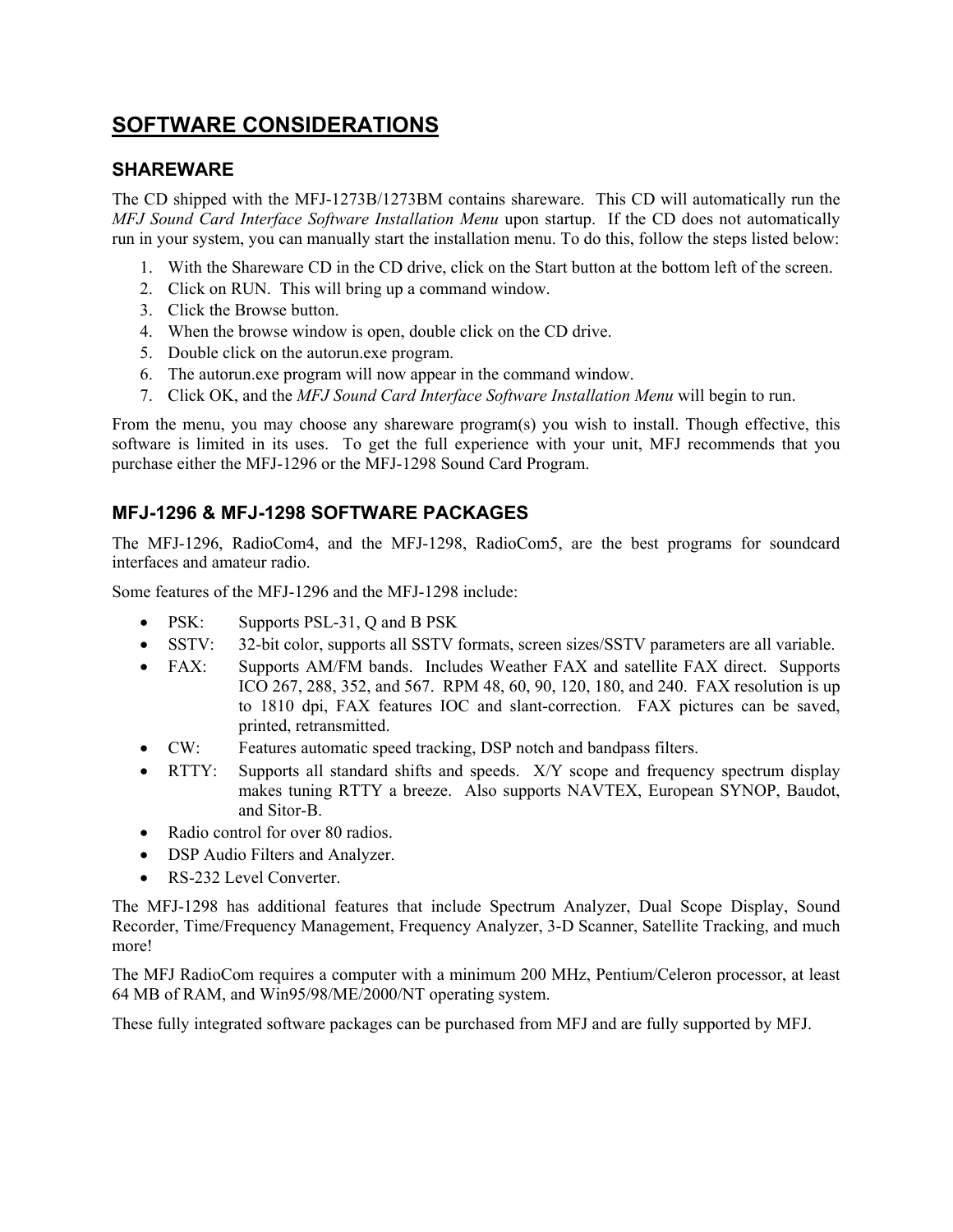# **TABLE OF CONTENTS**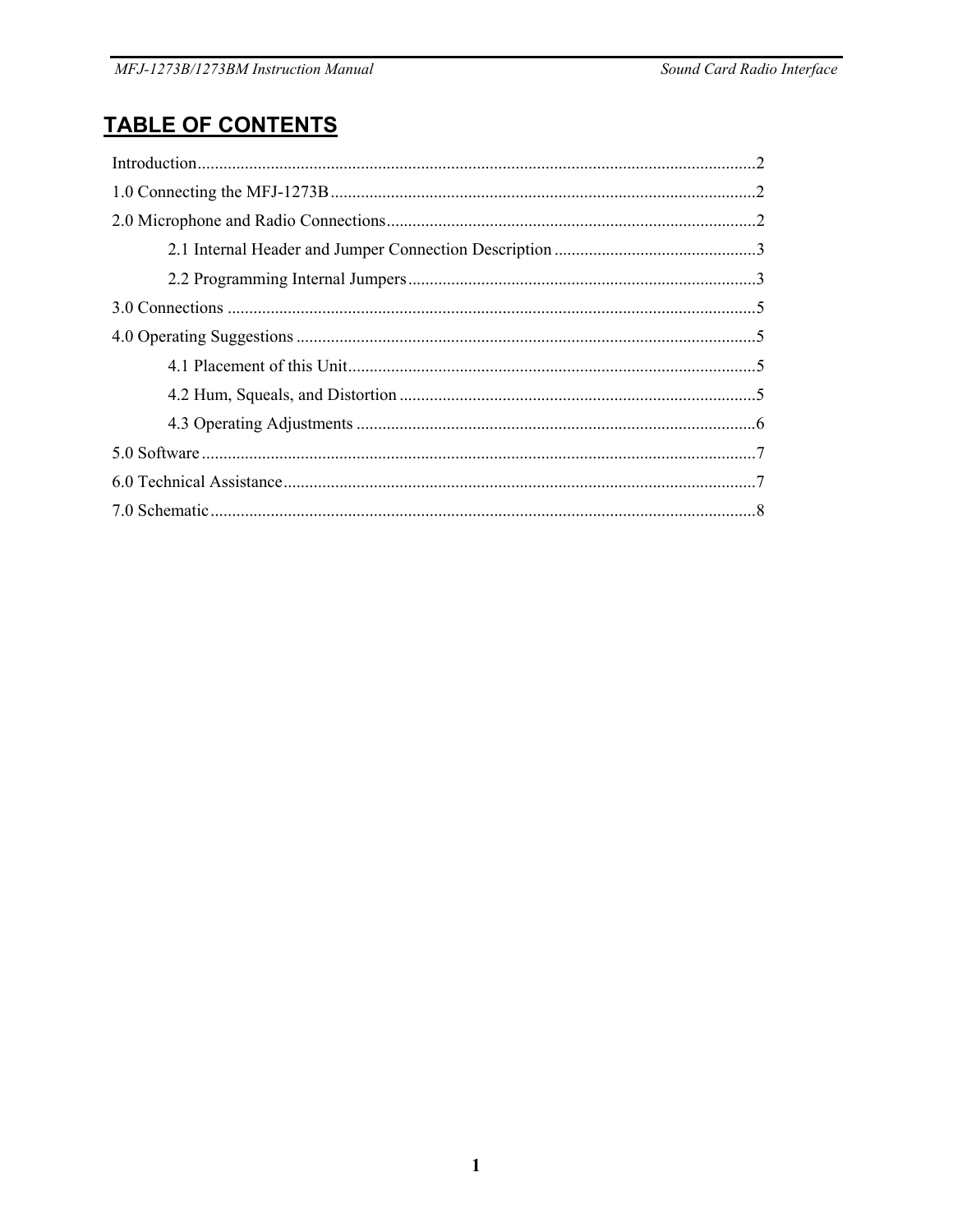### **INTRODUCTION**

Thank you for purchasing the MFJ-1273B (MFJ-1273BM) *Sound Card Radio Interface*. The MFJ-1273B was designed for use in all sound card to radio applications. This interface is for those who operate mostly digital modes and do not need a microphone input. Great care was taken to make sure hum, noise, and distortion are minimized or eliminated, insuring the best possible signal from your equipment.

Before attempting to use the MFJ-1273B, please read section 2.0. This section contains important information about interfacing the MFJ-1273B with your transceiver. We will start with a brief introduction into the special features that make your *Sound Card Radio Interface* an important addition to Amateur station with a computer.

#### **MFJ-1273B Features:**

**Serial Port:** This port allows the computer to control the push-to-talk of your radio.

**Microphone/Radio plug-in jumpers:** Internal jumpers program microphone wiring for any brand or model of radio with the appropriate 8-pin connector. There is no need to solder tiny plugs and wires or purchase adapters.

**RFI Proof Circuitry:** RF suppression and line isolation virtually eliminates RF feedback, hum, and distortion. An isolation transformer prevents audio ground loops.

Level control: A receiver-to-sound card drive level control is supplied. No need to adjust sound card level settings every time you change modes.

**Power supply:** No external power is needed.

**Rugged Construction:** A solid all aluminum cabinet and sturdy construction gives the MFJ-1273B mechanical and electrical durability.

**Also included:** CD, RS-232 cable, audio cables and microphone cable.

## **1.0 CONNECTING THE MFJ-1273B**

| <b>SOUND CARD AUDIO</b> | 3.5mm stereo jack connects to sound card output                                                    |
|-------------------------|----------------------------------------------------------------------------------------------------|
| <b>COMPUTER SPEAKER</b> | 3.5mm stereo jack connects to computer speaker                                                     |
| <b>COMPUTER RS232C</b>  | DB-9 female serial (COM port) connection                                                           |
| <b>MIC</b>              | 8-pin microphone cable connects to microphone jack of radio (8-<br>pin modular for the MFJ-1273BM) |

## **2.0 MICROPHONE AND RADIO CONNECTIONS**

Different manufacturers and different radios may wire the same style connectors differently. The MFJ-1273B and 1273BM have internal headers that use small moveable jumpers. The MFJ-1273B uses common round 8-pin microphone connectors found on most transceivers. The MFJ-1273BM comes with a modular microphone jack (like telephones might use).

Internal jumpers are used to program connections for any radio that connects to the prewired connectors. This feature eliminates the need for soldering jacks or purchasing adapter cables. **The MFJ-1273B/1273BM must be configured using the internal jumpers before use** (see section 2.1 and 2.2).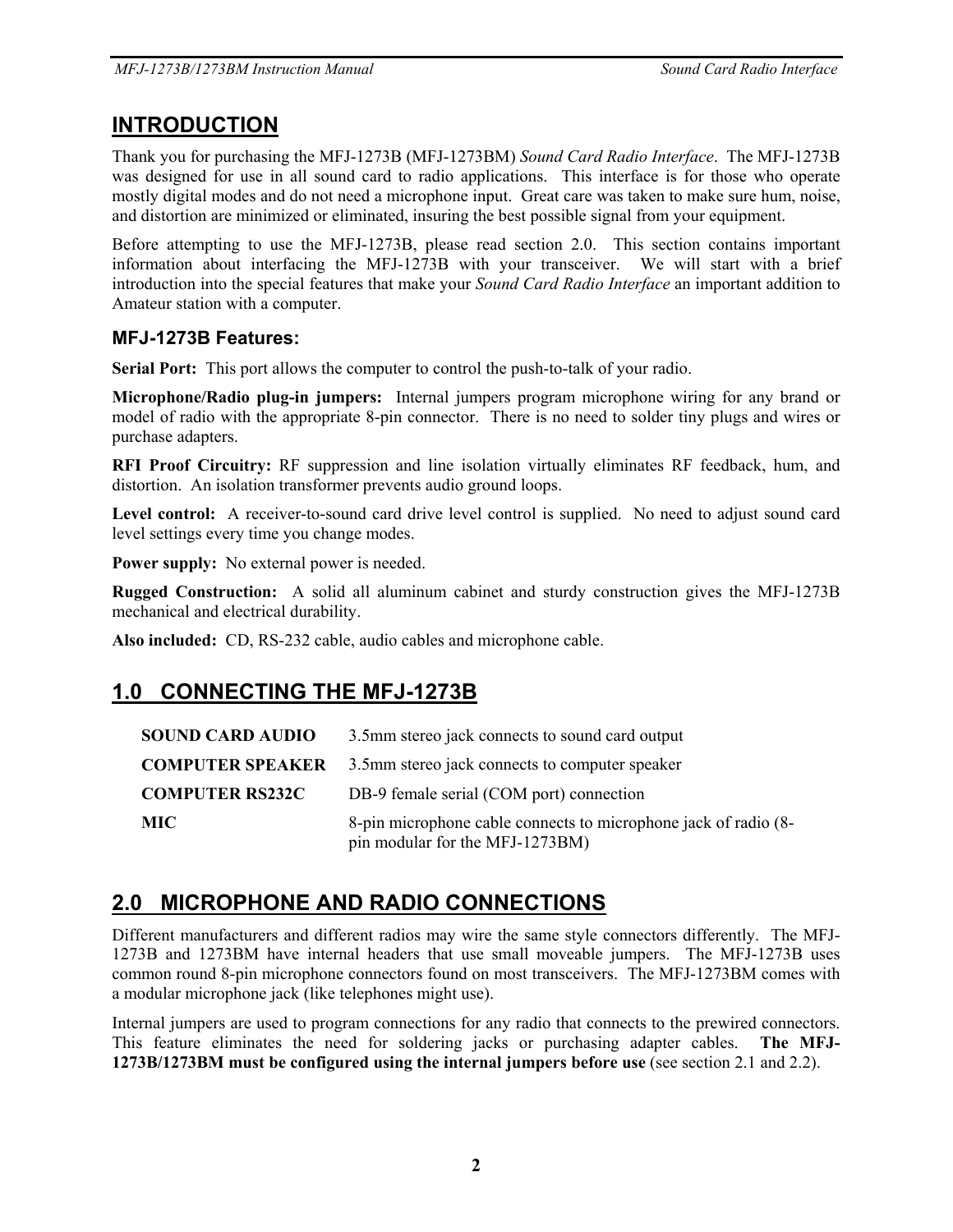The microphone/radio setup procedure requires a few minutes of time. Before you start, you will need the manual of your radio readily available.

### **2.1 INTERNAL HEADER AND JUMPER CONNECTION DESCRIPTION**

The jumpers in this unit are grouped by connection type, with all eight microphone pins in a row. There are eight rows of jumpers (16 pins) in each header. Each pin represents pins one through eight of the microphone connectors. The connection blocks are:

**JMP1** Audio to radio via the microphone jack

This header is for the microphone's audio output lead. This pin should match the radio's "hot" audio input lead from the microphone.

**JMP2** Audio ground (*NOT* the same as *chassis* ground)

This header connects to the microphone audio ground. The pin selected here should match the *audio* ground lead on the radio and microphone. This ground is normally *not* connected to the chassis ground, except in the radio itself.

- **Note:** If the audio ground connects to a chassis somewhere outside the radio, the result can be audio hum or distortion.
- **JMP3** PTT ground

This header makes a connection to PTT (chassis) ground.

**JMP4** PTT line to radio via the microphone jack

This header is for the radio's PTT (push-to-talk) lead. This pin should match the radio's "hot" PTT lead.

### **2.2 PROGRAMMING INTERNAL JUMPERS**

Begin by removing the screws from the sides of the cabinet. Lift the cover off. Look from the front view and notice the group of pins and black jumpers toward the rear of the unit. Notice the pins are labeled 1 through 8.

To configure your interface, look at the radio's manual. Find the page that shows the microphone wiring. This is a sample Yaesu-style connection.



**Yaesu Mic Jack Pin-out, Front View**

If you compare table 1 to this connector, you will see it is laid out for this radio.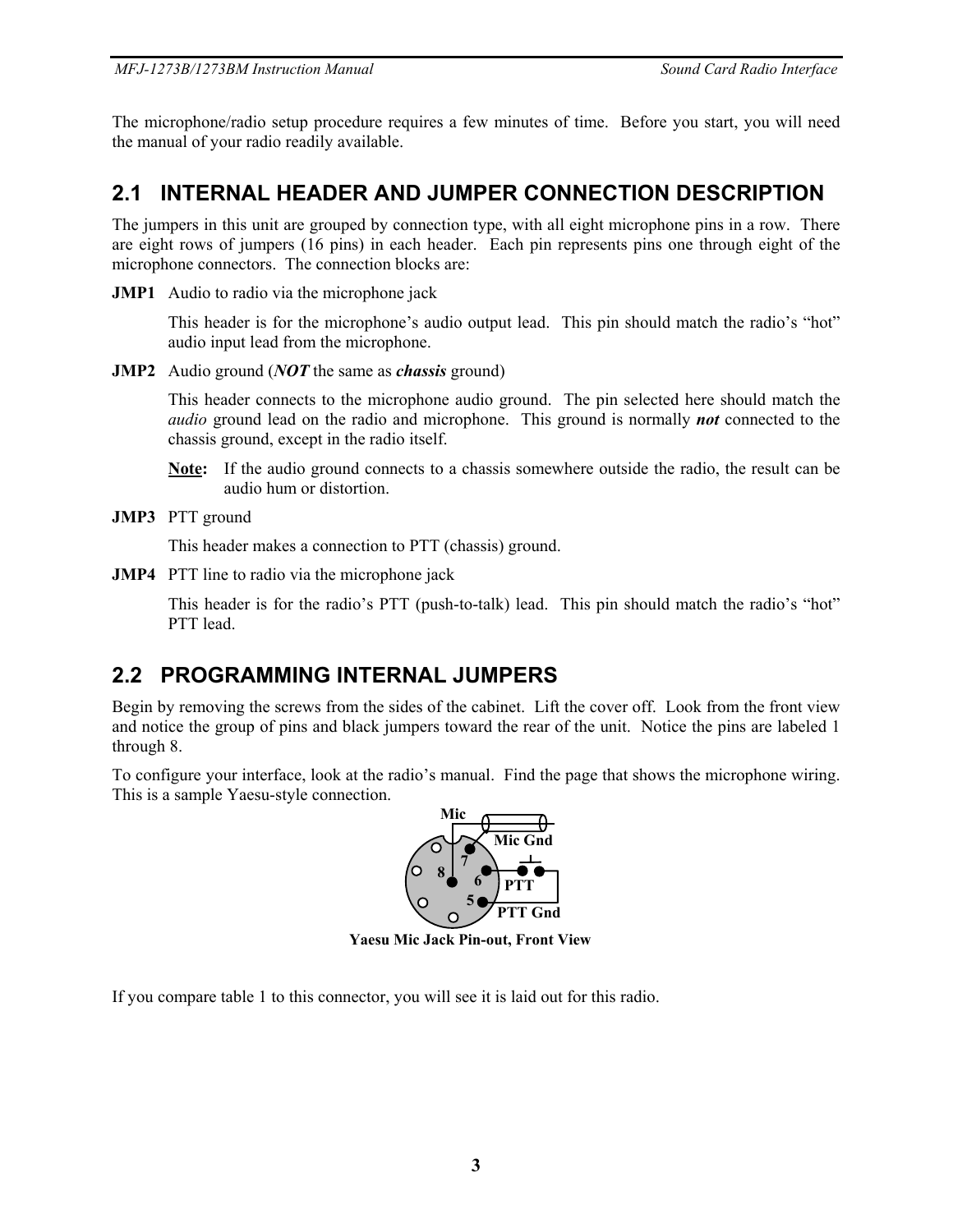#### **Table 1. Yaesu FT-1000 series**

| Pin | JMP1  | JMP <sub>2</sub> | JMP <sub>3</sub> | JMP 4      |
|-----|-------|------------------|------------------|------------|
|     | Audio | Audio            | <b>PTT</b>       | <b>PTT</b> |
|     | "hot" | <b>GND</b>       | <b>GND</b>       | "hot"      |
|     |       |                  |                  |            |
| 2   |       |                  |                  |            |
| 3   |       |                  |                  |            |
|     |       |                  |                  |            |
| 5   |       |                  | X                |            |
| 6   |       |                  |                  | X          |
|     |       | X                |                  |            |
| Q   | X     |                  |                  |            |

Place jumpers at pins marked with "X":



**Yaesu FT-1000 series setup** 

Look at the microphone-wiring diagram and connect the PTT and microphone leads as described. A blank chart has been provided for you to fill in. You can look in your radio's manual, and fill in the chart. This will assist you in properly setting the jumpers for your radio.

| Pin | JMP1<br>Audio<br>"hot" | JMP <sub>2</sub><br>Audio<br><b>GND</b> | JMP <sub>3</sub><br><b>PTT</b><br><b>GND</b> | JMP <sub>4</sub><br><b>PTT</b><br>"hot" |
|-----|------------------------|-----------------------------------------|----------------------------------------------|-----------------------------------------|
|     |                        |                                         |                                              |                                         |
| 2   |                        |                                         |                                              |                                         |
| 3   |                        |                                         |                                              |                                         |
|     |                        |                                         |                                              |                                         |
| 5   |                        |                                         |                                              |                                         |
| 6   |                        |                                         |                                              |                                         |
| ⇁   |                        |                                         |                                              |                                         |
| o   |                        |                                         |                                              |                                         |

**Never ground the microphone ground to the chassis ground! JMP2 and JMP3 should never be connected to the same pin number!**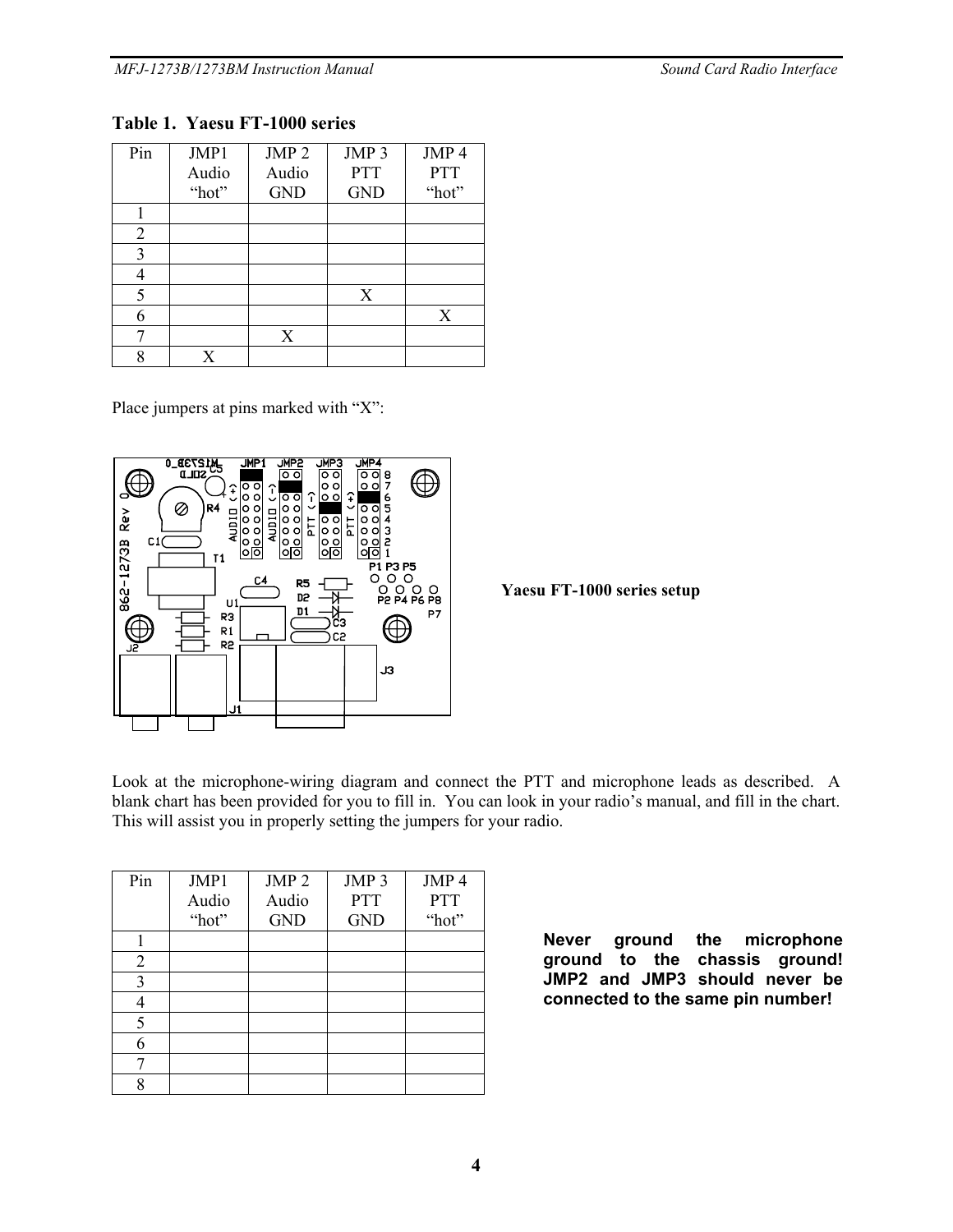### **3.0 CONNECTIONS**

The rear panel has two audio jacks, one computer port and a microphone cable.

**COMPUTER RS-232C:** This port is a standard female DB-9 connector. It should connect to an active COM port on your computer. This connection allows the computer to watch the PTT line from your microphone, and the computer to control the transmitter PTT line.

**COMPUTER SPEAKER:** This 3.5mm stereo jack connects to the computer's external speaker system. This jack is routed through the MFJ-1273B to the sound card's audio out.

**SOUND CARD AUDIO:** This 3.5mm stereo jack connects to the sound card's audio output.

**MIC:** This 8 pin cable connects to the microphone input of the radio.

# **4.0 OPERATING SUGGESTION**

## **4.1 PLACEMENT OF THIS UNIT**

We recommend placing this unit as close to the radio and computer as possible. Do not place this unit within one foot of power transformers, video monitors, or anything that emits strong varying magnetic fields. If you locate this unit near a monitor, the sweep circuits can introduce hum and noise into your signal. If there is a powerline-operated transformer within several inches and if it has flux leakage, 60 cycle hum can be introduced into your stations audio systems.

## **4.2 HUM, SQUEALS, AND DISTORTION**

When equipment is interconnected, ground loops can be created. A ground loop occurs when a modest amount of AC or DC power flows between equipment grounds through cables that normally carry lowlevel signals, such as audio or microphone wiring. Unwanted hum, distortion, squeals, and/or erratic operation may result. Power supply ground loops are often misdiagnosed as "RF feedback".

To cure distortion, hum, or erratic operation it is often necessary to find the cause. To eliminate RF feedback as a cause, replace the antenna with a dummy load. Ground the shield of the dummy load to the normal antenna lead shield, so you do not disturb any possible ground paths. If the problem persists, it is probably caused by a ground loop. If the problem disappears, it is almost certainly RF related. Be sure your station ground is good, all the equipment is grounded together properly with a wide smooth conductor, and you have followed all station wiring suggestions found in *reliable* sources such as the ARRL Handbook.

If the problem occurs even while transmitting on a dummy load, the problem is almost certainly a ground loop or wiring error. Be sure microphone wiring and jumpers are installed correctly, as outlined in section 2 of this manual. Be sure microphone ground connections have continuity throughout the entire system, and that the microphone ground is *NOT* connected to any other ground or chassis connection outside of the radio.

Check the sound card volume control settings, and the gain settings of the radio. Be sure they are close to normal operating settings, and not set too high. Be sure you have turned the radio's monitor feature OFF when working digital, to prevent audio from looping back through the computer.

For extreme problems and for improved lightning protect to your equipment, we have provided a ground screw to allow grounding of our unit to the computer case, station ground, or radio ground. Some manufactures actually think that NOT providing a ground connection is doing you a service, and tout the lack of a ground as an advantage!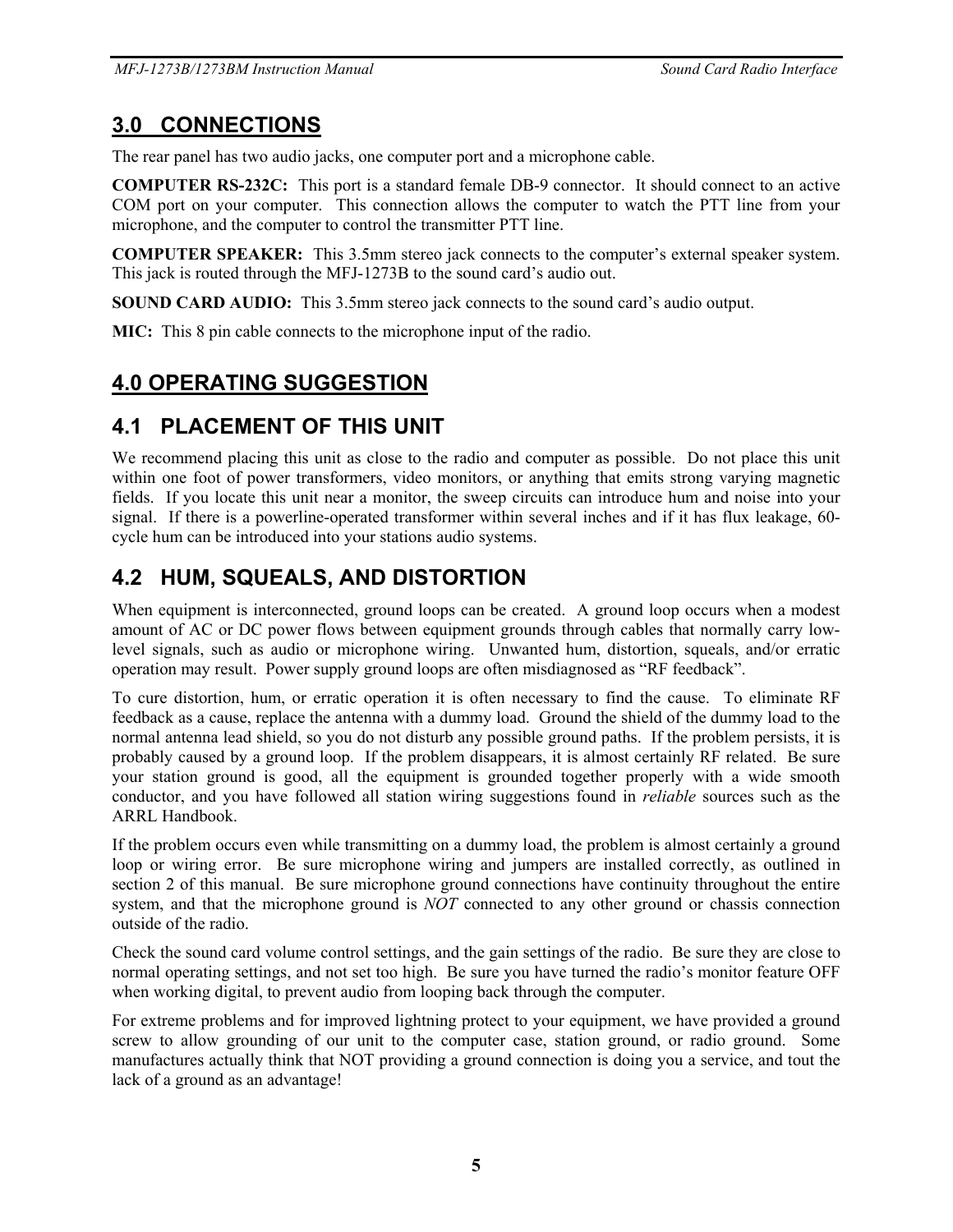## **4.3 OPERATING ADJUSTMENTS**

One of the most common problems using digital modes is improper system level. Even at best, digital modes have limited dynamic range\* compared to modes that closely "fit" filter bandwidths in the transmitter and receiver. When the radio filter is wider than the mode being used, the system depends heavily on having absolutely no distortion at any place in the system. Adjustments and levels throughout the entire system affect bandwidth and quality of transmitted and received signals.

When transmitting, it is extremely important to use correct gain levels. If the input of a transceiver is overdriven, the signal will contain unwanted products. Problems might not show on spectrum or IMD displays and if they do, many people do not recognize them. Excessive level into the radio can aggravate harmonic distortion (this often does not register on IMD or displays), causing transmissions on multiple frequencies. For example a PSK transmitter using 1,000 Hertz offset will have some signal level at 2,000 Hertz and every other multiple of 1,000 Hertz. These harmonics might make it back through a narrow filter, and while they cause others interference they will not show on a spectrum display! The same is true for poor carrier suppression. Since the carrier can be outside the passband of a receiver, it will not always show on displays of people you are working.

*\*Dynamic range is the ratio of strongest undesired signal tolerated to weakest signal that can be copied.*

Problems also occur when audio levels are too low. If audio level from the sound card or interface is too low, the ratio of signal to hum and/or noise will also be reduced. The proper setting is generally one that allows the microphone and receiver gain to be set at normal operating levels for SSB. Power is reduced or adjusted by fine-tuning levels with the controls inside the MFJ-1273B/1273BT. The best way to check for proper transmission is to listen to your own signal on a separate receiver. Use a narrow filter, and take care to avoid overloading the receiver.

If you cannot listen through a separate receiver, the best general guideline is to use normal microphone gain settings and approximately half volume on the sound card "Volume" settings. Adjust the transmitter level control (R4) in the MFJ-1273B/1273BT for normal transmitter drive (just at the start of ALC action) and use the microphone gain on the transmitter (or sound card volume) for fine adjustment. Use a normal receiver volume setting, and adjust the sound card microphone level (make sure any extra gain options are off) to approximately half scale.

Regardless of what you do, it is always a good idea to have someone listen to your signal when the band is empty, signals are strong, or noise is very low. They should look carefully for spurious signals, noise, and hum.

When transmitting on modes like MFSK and PSK, always try to use a frequency setting of more than 1500 Hz and less than 2500 Hz. This will allow the transmitter's SSB filter to suppress unwanted harmonics from the audio system driving the transmitter.

Remember it is sometimes necessary to select the narrowest filter possible in the receiver, rather than depending on the computer to filter out strong unwanted stations. If you depend only on the sound card, you will find that even very clean strong signals overload your system. The problem is often in YOUR receiver system, not in the offending transmitter. Many transceivers allow a selection of narrow filters while operating SSB, or include passband-tuning controls. If you have trouble with a strong station nearby causing interference, try using more selectivity or using the receiver's notch filter to reduce the signal level.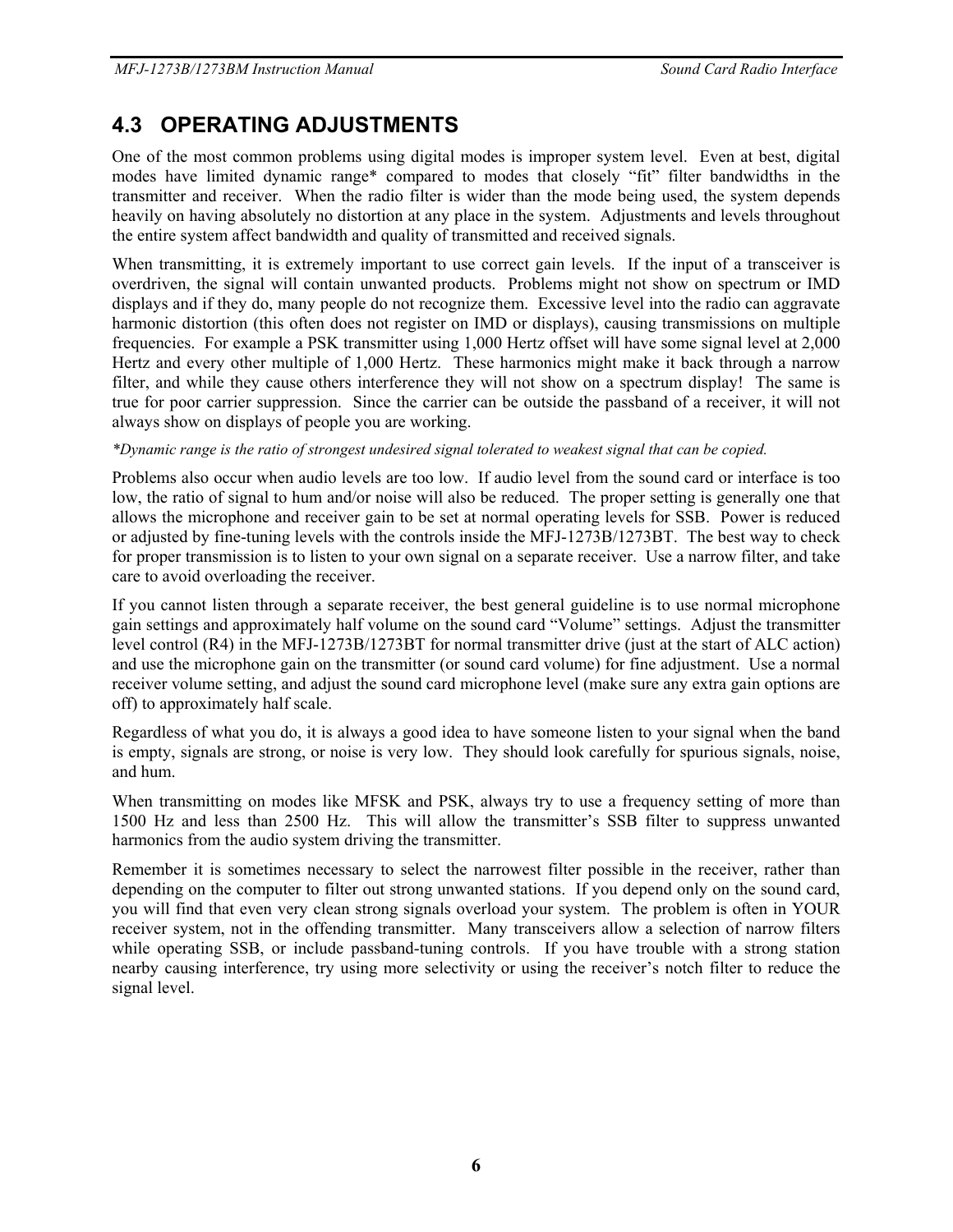### **5.0 SOFTWARE**

The CD included with the MFJ-1273B/1273BM contains a collection of shareware programs that will operate PSK-31, RTTY, SSTV, Packet, AMTOR, CW, and other modes. These programs are shareware. They are not supported by MFJ Enterprises, Inc. Some programs in the CD are feature limited, some have limited time of use and some are trial versions. Please contact the author to obtain a full version. MFJ Enterprises, Inc. offers two software packages specifically designed for sound cards. These software packages are fully supported by MFJ.

**MFJ-1296 RadioCom 4** sound card program for PSK-31, RTTY, SSTV, Packet, AMTOR, and FAX/SatFAX also features DSP filter and Radio Control programs. A RS-232 radio control interface is included.

**MFJ-1298 RadioCom 5** sound card program has all the features of the RadioCom 4.0 plus a DSP Filter Analyzer, Spectrum Analyzer, Audio Equalizer, Satellite Tracking, and Radio Control for over 80 receivers and transceivers. A RS-232 radio control interface is also included.

Trail versions of these programs can be downloaded. For more information about the MFJ RadioCom programs, please call MFJ Enterprises, Inc. at 1-800-647-1800 or visit us online at www.MFJEnterprises.com or www.Bonita.net.

## **6.0 TECHNICAL ASSISTANCE**

If you have any problem with this unit first check the appropriate section of this manual. If the manual does not reference your problem or your problem is not solved by reading the manual, you may call *MFJ Technical Service* at **662-323-0549** or the *MFJ Factory* at **662-323-5869**. You will be best helped if you have your unit, manual and all information on your station handy so you can answer any questions the technicians may ask.

You can also send questions by mail to MFJ Enterprises, Inc., 300 Industrial Park Road, Starkville, MS 39759; by Facsimile (FAX) to 662-323-6551; or by email to techinfo@mfienterprises.com. Send a complete description of your problem, an explanation of exactly how you are using your unit, and a complete description of your station.